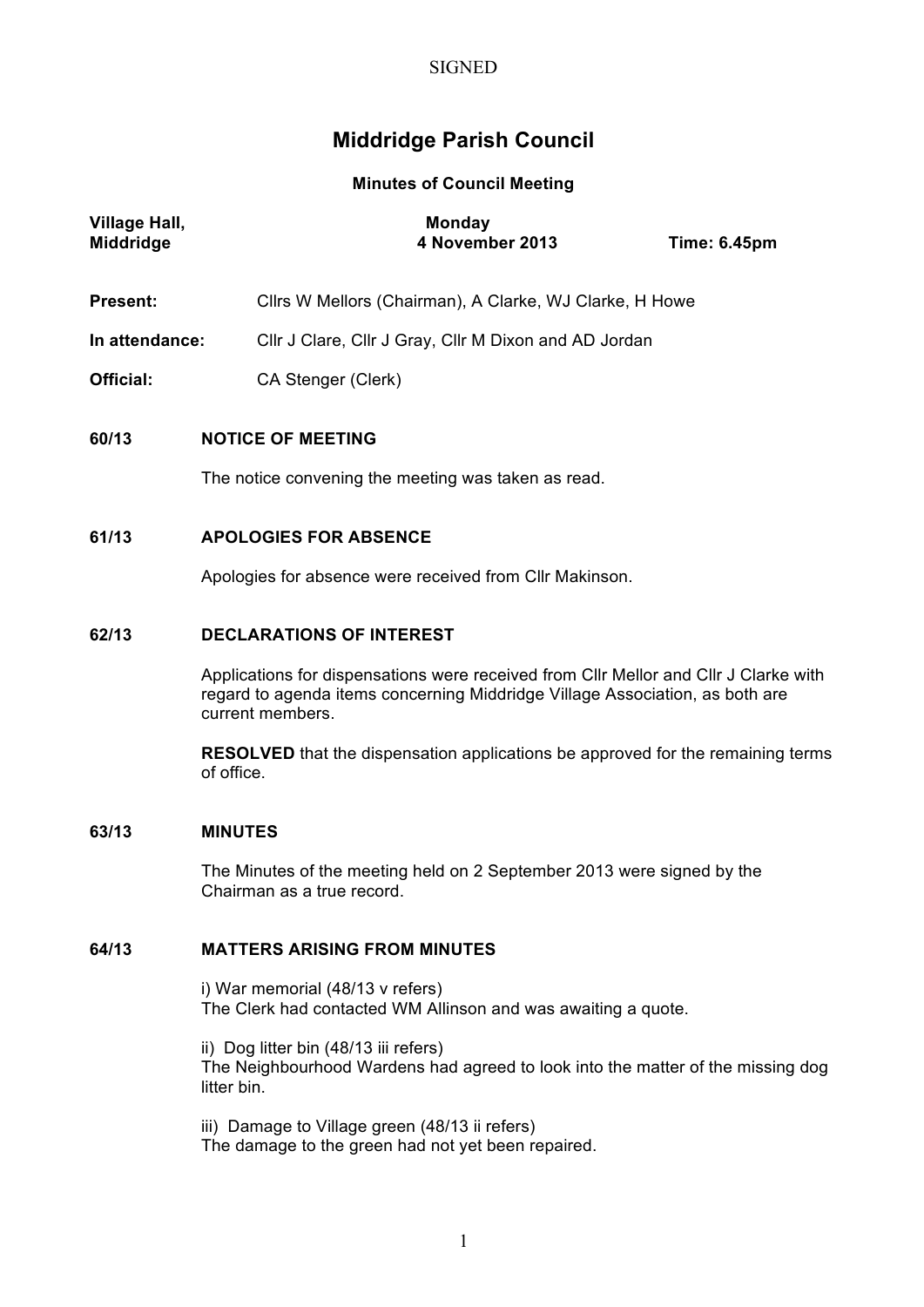#### **SIGNED**

iv) Parish Walkabout (48/13 iv refers)

The Parish Walkabout had taken place – potholes and other issues were identified and reported.

v) Application by Church Commissioners (54/13 refers)

The Clerk had completed and sent off the relevant paperwork but no response had been received. Cllr A Clarke had checked with a resident regarding another application - they had not received any further response.

#### **65/13 ACCOUNTS FOR PAYMENT**

Members considered a schedule of Accounts for Payment.

| <b>RESOLVED</b> that the following accounts be approved for payment:- |                                                    |  |           |  |  |
|-----------------------------------------------------------------------|----------------------------------------------------|--|-----------|--|--|
| <b>CDALC</b>                                                          | 'Local Councils Explained' book                    |  | £ 46.81   |  |  |
| <b>Royal British Legion</b>                                           | Remembrance Sunday Wreath                          |  | £ $25.00$ |  |  |
| <b>Complete Weed Control</b>                                          | Parish Paths Maintenance 2013                      |  | £1476.00  |  |  |
| <b>Complete Weed Control</b>                                          | Play area moss/debris removal                      |  | £ 240.00  |  |  |
| <b>Complete Weed Control</b>                                          | Grass cutting 2013                                 |  | £2160.00  |  |  |
| <b>Complete Weed Control</b>                                          | Supply/fit chain/padlock & branch removal £ 180.00 |  |           |  |  |

The Clerk also reported that the 2012/13 Annual Audit undertaken by BDO had been completed and there were no issues to note.

#### **66/13 BUDGET/PRECEPT SETTING 2014/15**

The figures provided by DCC were discussed.

**RESOLVED** that the issue be discussed at the next meeting as DCC had indicated that the figures may change.

# **67/13 GRANT REQUEST – MIDDRIDGE VILLAGE ASSOCIATION**

A request for funding had been received from Middridge Village Association, towards the repairs and rendering of the Village Hall. The quotes received had been in the region of £12 – 14000 and an application to the GAMP Small Grants Fund had been made, with MVA providing some funding and the 3 County Councillors agreeing to consider providing funding also. It was agreed that the Parish Council have an obligation and duty to support MVA and the Village Hall.

**RESOLVED** that funding of £1500 be offered, with the matter being discussed again, if needed, once the outcome of the GAMP funding application was known.

#### **68/13 GROUNDS MAINTENANCE & GENERAL REPAIRS**

i) Millenium Hedge

The Clerk advised that Jonathon Pounder had expressed an interest in using the hedge in a training exercise.

**RESOLVED** that the training be agreed to and the Clerk contact L Beadle to book the Village Hall once dates had been organised, in order to provide toilet facilities and refreshments.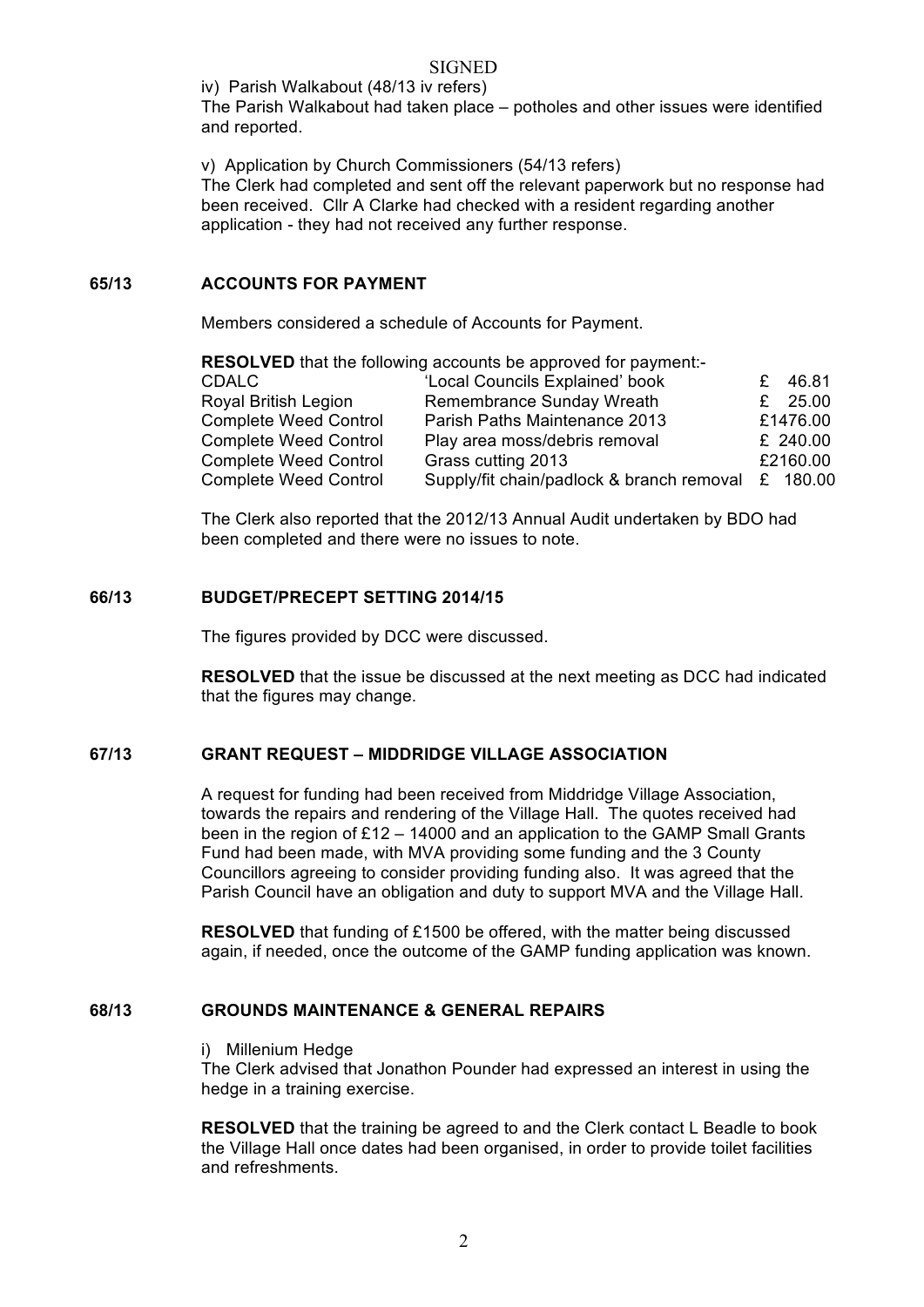ii) Parking on Village Greens

It was reported that the sett stones looked as if they had been moved on the part of the green damaged by the refuse wagons, so that vehicles were now driving on the stones rather than the green.

Cllr Mellors had spoken to the resident who had parked on the Village Green.

iii) Grass cutting/Parish Paths maintenance Requests for quotes for the forthcoming grass cutting contract and Parish Paths maintenance were discussed.

**RESOLVED** that the Clerk contact 3 contractors to request quotes for the grass cutting for 2014, and to contact Ian Hayman to request a quote for the Parish Paths maintenance.

#### **69/13 PROPOSED DISPOSAL OF ALLOTMENTS BY DURHAM COUNTY COUNCIL, MIDDRIDGE**

Cllr Mellors had looked further into the history of the allotment land and had acquired further details.

Cllrs Grey, Clare and Dixon had met with Neil Foster, Portfolio Holder for Economic Regeneration at DCC, and it was agreed that the Parish Council can apply to have the land at a reduced rate, an 'undervalue', for use as allotments etc. A case for the undervalue would need to be put together and submitted to DCC for consideration.

**RESOLVED** that a formal submission be drafted, incorporating all facts, with the involvement of the Allotment Association.

#### **70/13 PLANNING APPLICATIONS**

There were no new applications to be noted.

#### **71/13 CHILDREN'S' PLAY AREA**

Consideration was given to the Clerk's monthly inspection report regarding the play area. The Clerk also reported that the moss had been removed and the flooring repaired. Ian Hayman, who had removed the moss, had recommended an annual clean of the flooring.

**RESOLVED** that the annual clean be approved, depending on the amount of the quote, and the Clerk to contact Ian Hayman to inform him.

#### **72/13 C35 NEWTON AYCLIFFE TO SHILDON ROAD-TRAFFIC CALMING**

The speed visor post position had been agreed and the post ordered, to be installed when ready.

It was noted that the 'rumble' strips were showing signs of wear and needed renewing.

**RESOLVED** that the Clerk contact Keith Jameson to advise him of the need for the rumble strips to be renewed.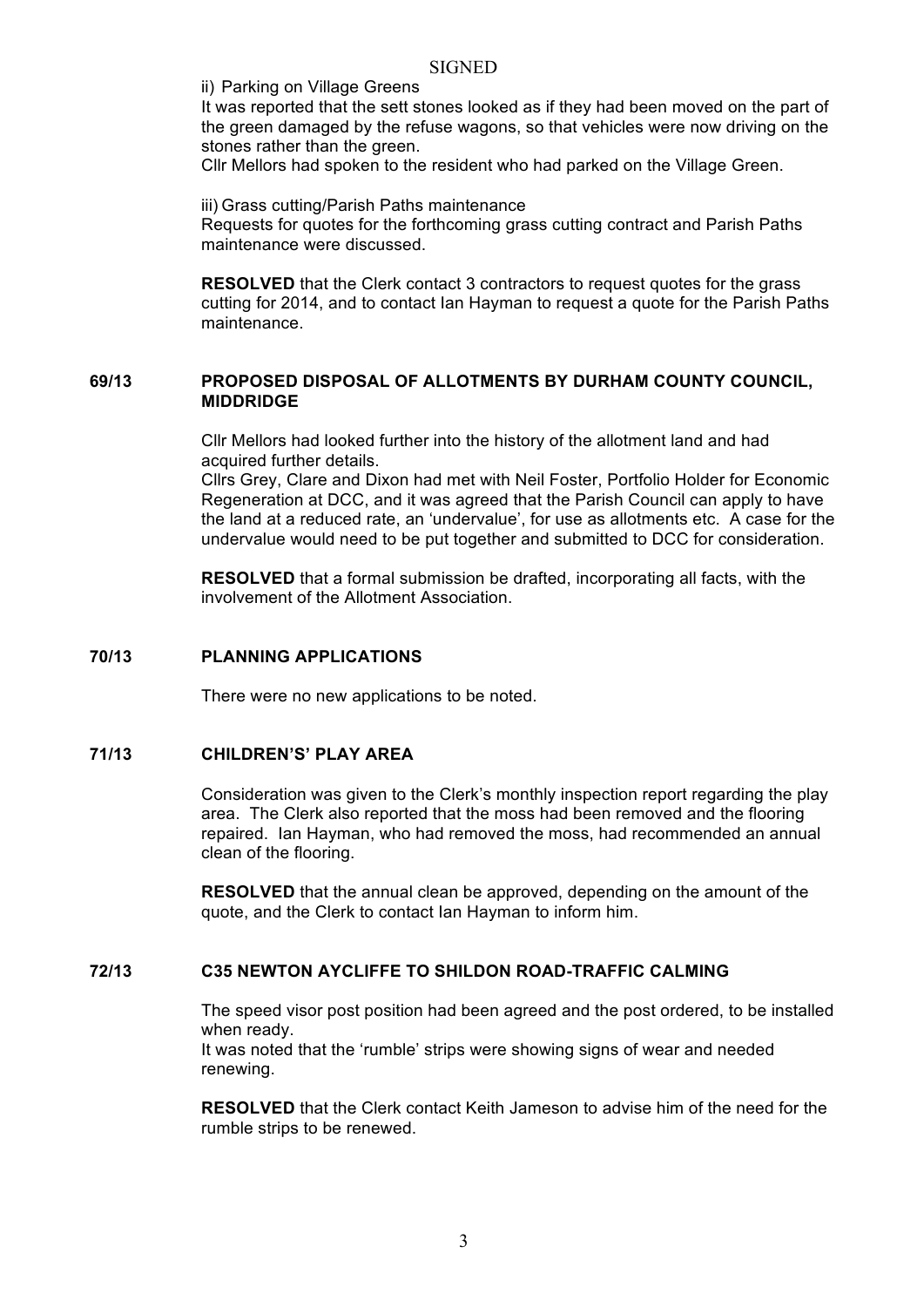## **73/13 NEIGHBOURHOOD PLAN**

Cllr A Clarke had attended the new Neighbourhood Plan Working Group meeting and reported on the issues discussed. Steve Ragg had provided further information on the process and the Working Group will meet once a month. The Clerk had not yet completed compiling the results from the questionnaires.

**RESOLVED** that the Clerk complete the questionnaire results and provide copies for the next meeting.

#### **74/13 COUNTY DURHAM PLAN**

Cllr A Clarke had viewed the draft plan at the local library and reported that it had gone back to the original specifications regarding number of houses etc, on the Eldon Whins land.

There was to be a consultation at Woodham Village Community Centre on Friday 8 November 2013, between 4pm and 8pm.

#### **75/13 FUTURE EVENTS**

i) Remembrance Sunday

Cllr A Clarke had organised the provision of wreaths from RBL and advised of the times of the memorial service. Cllr Mellors gave his apologies as he could not attend – Cllr Makinson would present the wreath as Vice Chairman.

**RESOLVED** that the Clerk organise a £10 voucher for the attending Bugler.

ii) Christmas

The quotes which had been received for the provision of the tree and the erection of the tree by DCC were discussed.

**RESOLVED** that the quotes be accepted and the Clerk contact the relevant organisations to confirm, and also co-ordinate delivery and erection, with the date of Monday 2 December 2013 being agreed.

#### **76/13 GAMP – AREA ACTION PARTNERSHIP - FEEDBACK**

There is a GAMP Forum meeting taking place on Saturday 23 November 2013, between 11am and 4pm, when the outcomes of the applications for funding will be decided. Cllr Mellors had drafted details of the meeting in a copy of the Middridge Mercury, for residents information.

#### **77/13 GENERAL CORRESPONDENCE**

.

i) Details of the annual 'Tree Week' had been received.

**RESOLVED** that no participation would take place this year.

ii) GATC invitations to Charity Cabaret Night and Civic Carol Service

**RESOLVED** that Cllr Mellors would attend the Civic Carol Service and that the Clerk inform GATC of his attendance.